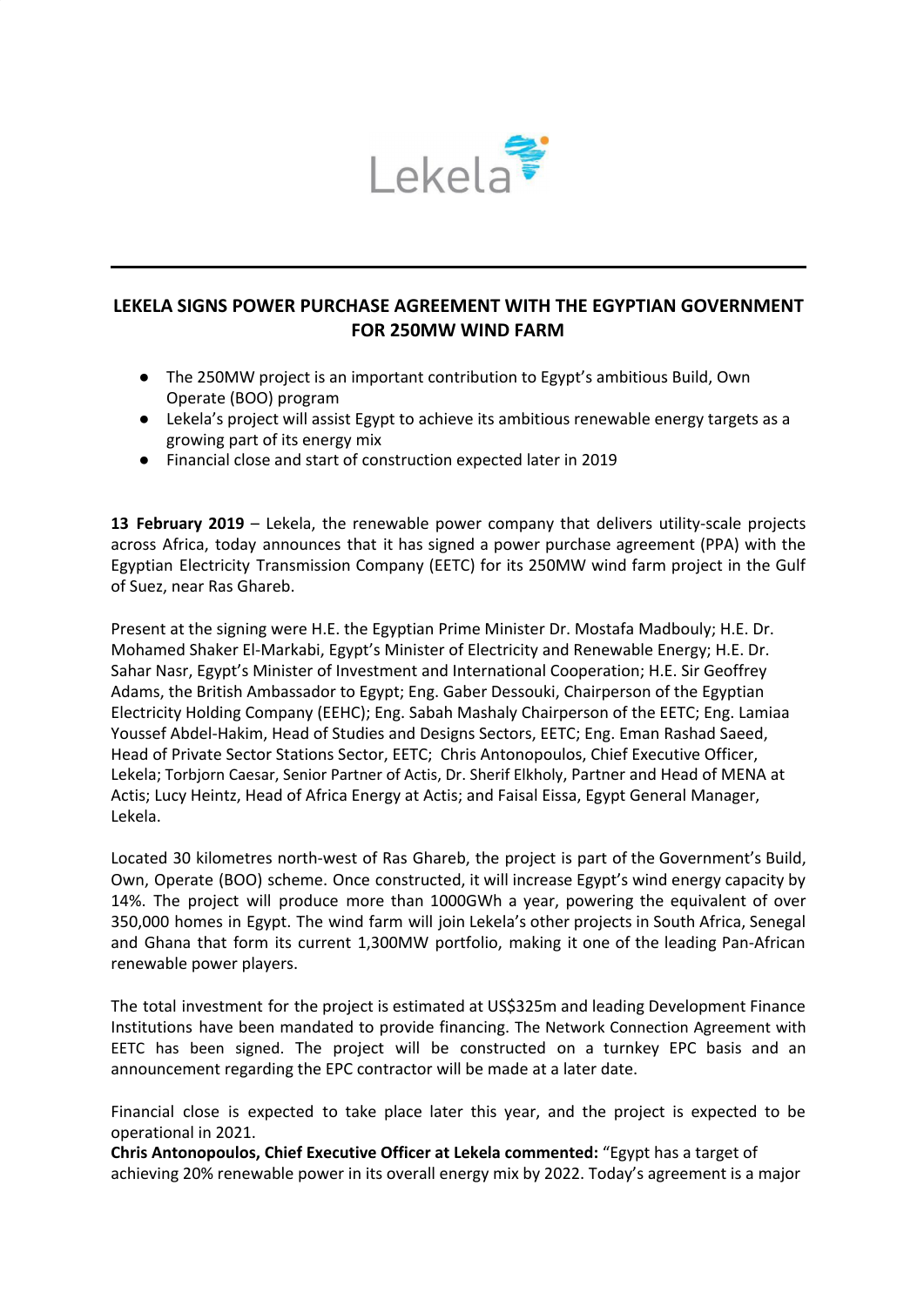milestone for delivering a 250MW wind farm to help achieve that goal. We would like to thank the Minister of Electricity and Renewable Energy, EETC, The Egyptian Electricity Holding Company (EEHC), Egypt's New and Renewable Energy Authority (NREA), the Minister of Investment and all those people, both in Egypt and beyond the country, who have helped us get to this point.

"Across Africa we are starting to see the positive impact renewable energy can have on communities and on enterprise. Egypt is a key part of our strategy to develop 1,300MW of clean energy across Africa which will drive economic and social prosperity for its communities."

Lekela was established in 2015 and is majority-owned by Actis, which holds a 60% stake and 40% by a consortium led by Mainstream Renewable Power which includes investors such as the IFC and the Rockefeller Brothers Fund.

**Dr. Sherif Elkholy, Partner and Head of MENA at Actis, added:** "From an Actis standpoint, this project further reaffirms our long-term commitment to and conviction in the Egyptian market. We are proud to see Lekela leading the development of one of the largest single site wind power projects in North Africa. Actis has now invested and committed close to one billion dollars in the Egyptian market across multiple sectors encompassing consumer, healthcare, financial services, and of course energy. We would like to thank the Government for supporting Lekela's project, and we look forward to more investments in the Egyptian market."

As a long-term owner-operator, Lekela has a growing team in Egypt who will be responsible for taking this project, as well as other future ones in the country, through late stage development, construction and into operation.

As with all of Lekela's projects, the company is committed to creating shared value with local communities. The company will develop a Community Investment Plan, which focuses on enterprise, education and the environment initiatives that will last for generations. The project will include creating employment opportunities locally as well as address the socio-economic development opportunities in the area.

**Faisal Eissa, General Manager, Egypt, Lekela commented:** "We are excited to progress this project with the signing of the PPA. Egypt has favourable conditions to produce renewable energy and it is great to see that the government has ambitions to bring more clean energy onto the grid. Further, we look forward to working with the local community to develop a Community Investment Plan that will leave an impact that lasts even longer than the wind farm itself."

**- Ends -**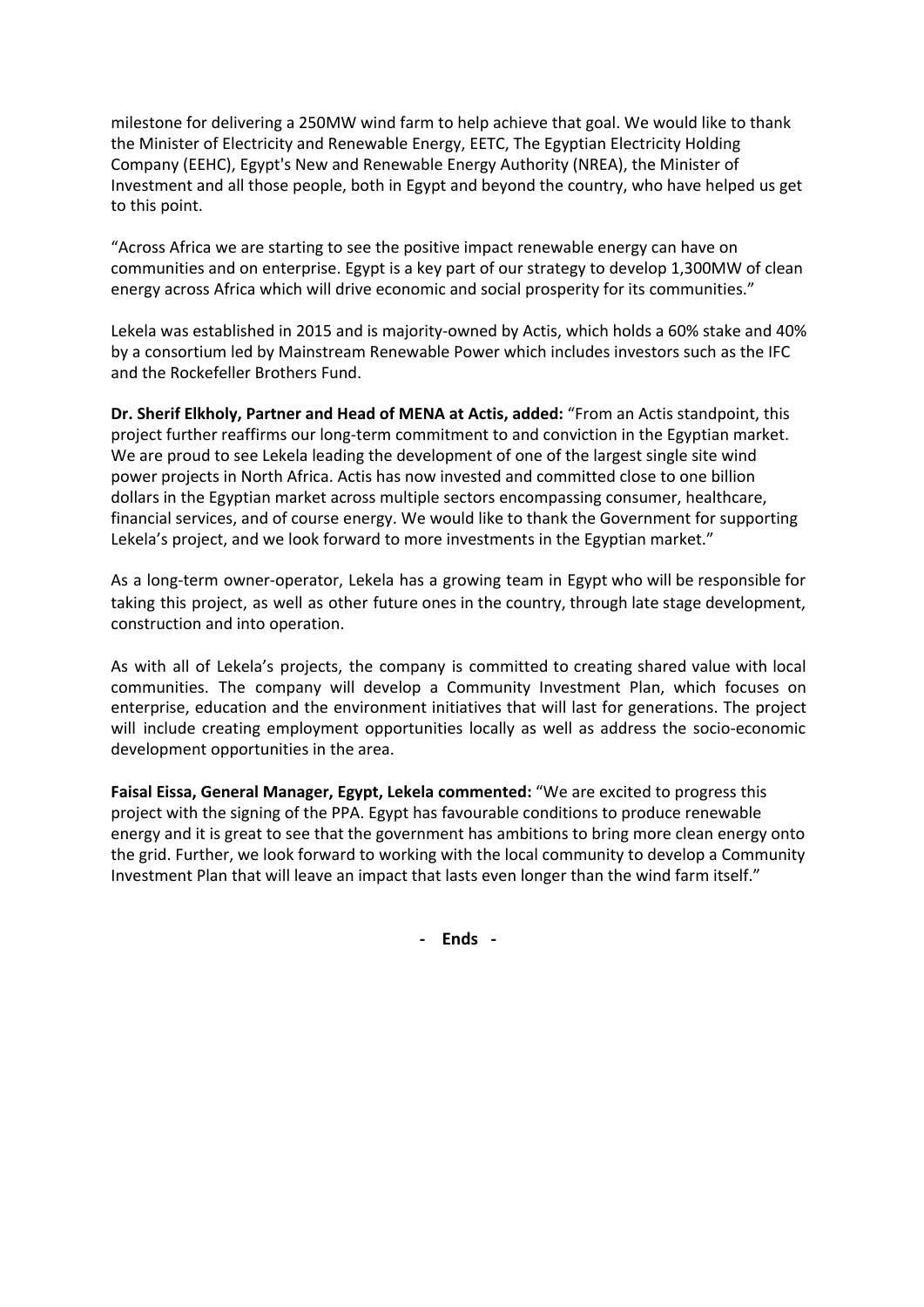## **About Lekela**

Lekela is a renewable power generation company that delivers utility-scale projects which supply much-needed clean energy to communities across Africa.

Through a platform built to develop, own and operate wind and solar assets, Lekela draws from its team members extensive experience, and from its founder shareholders decades of proven energy heritage. Lekela has the skills and drive to progress projects from mid or late-stage development into long-term operation. As a result, Lekela delivers sustainable, reliable and competitively-priced power to governments, utilities and large-scale industrial projects.

Lekela's current portfolio includes more than 1,300 megawatts across projects in Egypt, Ghana, Senegal and South Africa.

Lekela is majority-owned by shareholders, 60% owned by Actis, the leading growth markets energy investor, and 40% by a consortium led by Mainstream Renewable Power which includes investors such as the IFC and the Rockefeller Brothers Fund.

## **Blue Ocean Personal Relations Office:s**

| Maha Saad 01223192140 | maha.saad@blueoceanpr.com |
|-----------------------|---------------------------|
| Soha Adel 01065520853 | soha.adel@blueoceanpr.com |
| Saad Essam 0100842640 | saad.blueocean@gmail.com  |